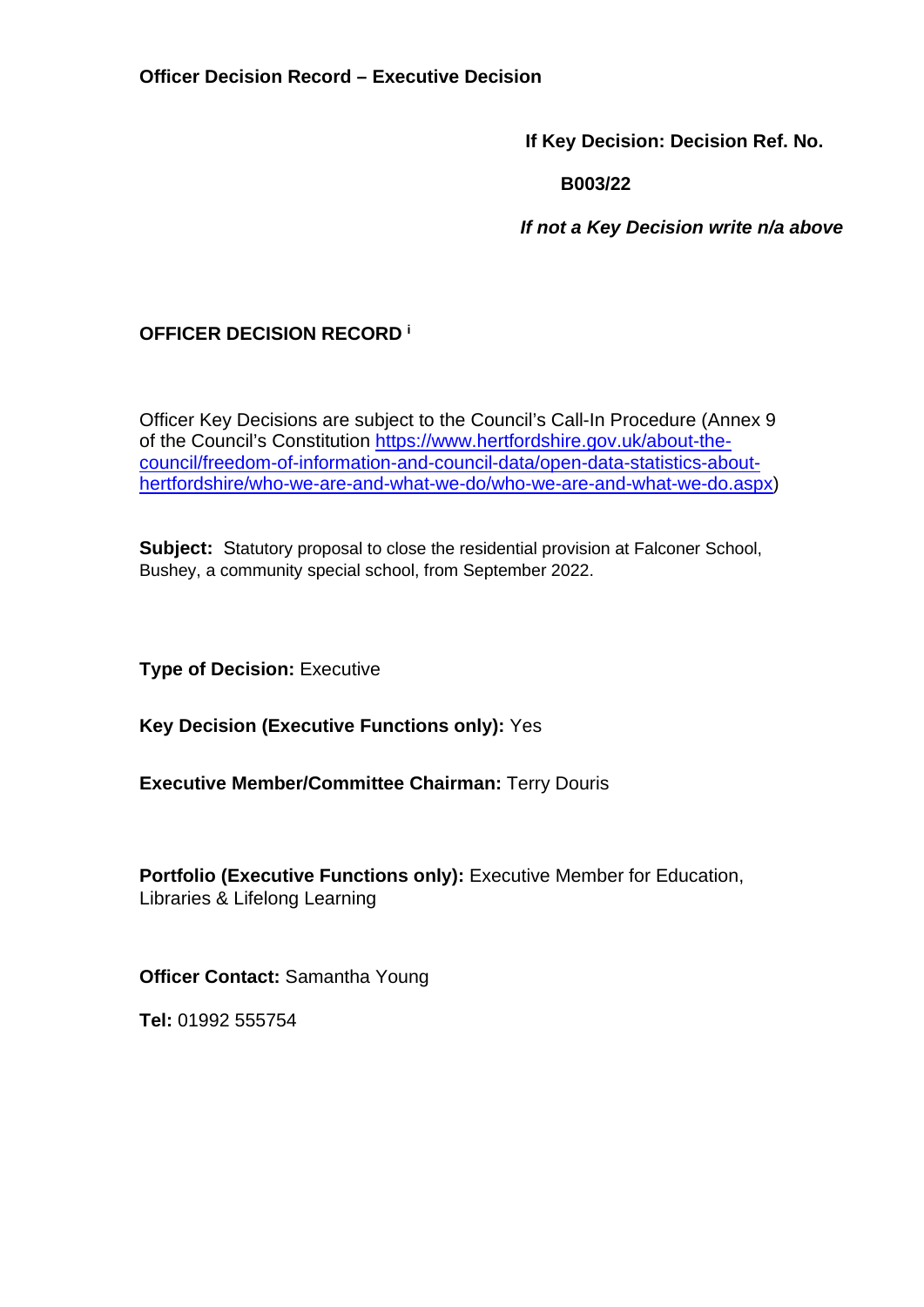#### 1. **Decision**

To agree the statutory proposal to close the residential provision at Falconer School, Bushey, a community special school, from September 2022.

### 2. **Reasons for the decision**

At the Hertfordshire County Council Cabinet Meeting of 14 December 2021, Cabinet authorised the Director of Children's Services to publish a statutory notice on the proposal to close the residential provision at Falconer school from September 2022.

The statutory notice period ended on 2 February 2021 and no objections to the proposal were received.

#### 3. **Alternative options considered and rejected**

None

## 4. **Consultation** *(see Summary of Requirements below)*

**Was any Councillor consulted? Yes**

**If yes:** 

(a) Comments of Executive Member

The Executive Member has no comments other than to concur with the Director's intention to agree the proposal.

(b) Comments of other consultees

None

#### 5. **Any conflict of interest declared by a councillor who has been consulted in relation to the decision**

No

 *(If a Councillor declares a conflict of interest DO NOT PROCEED without*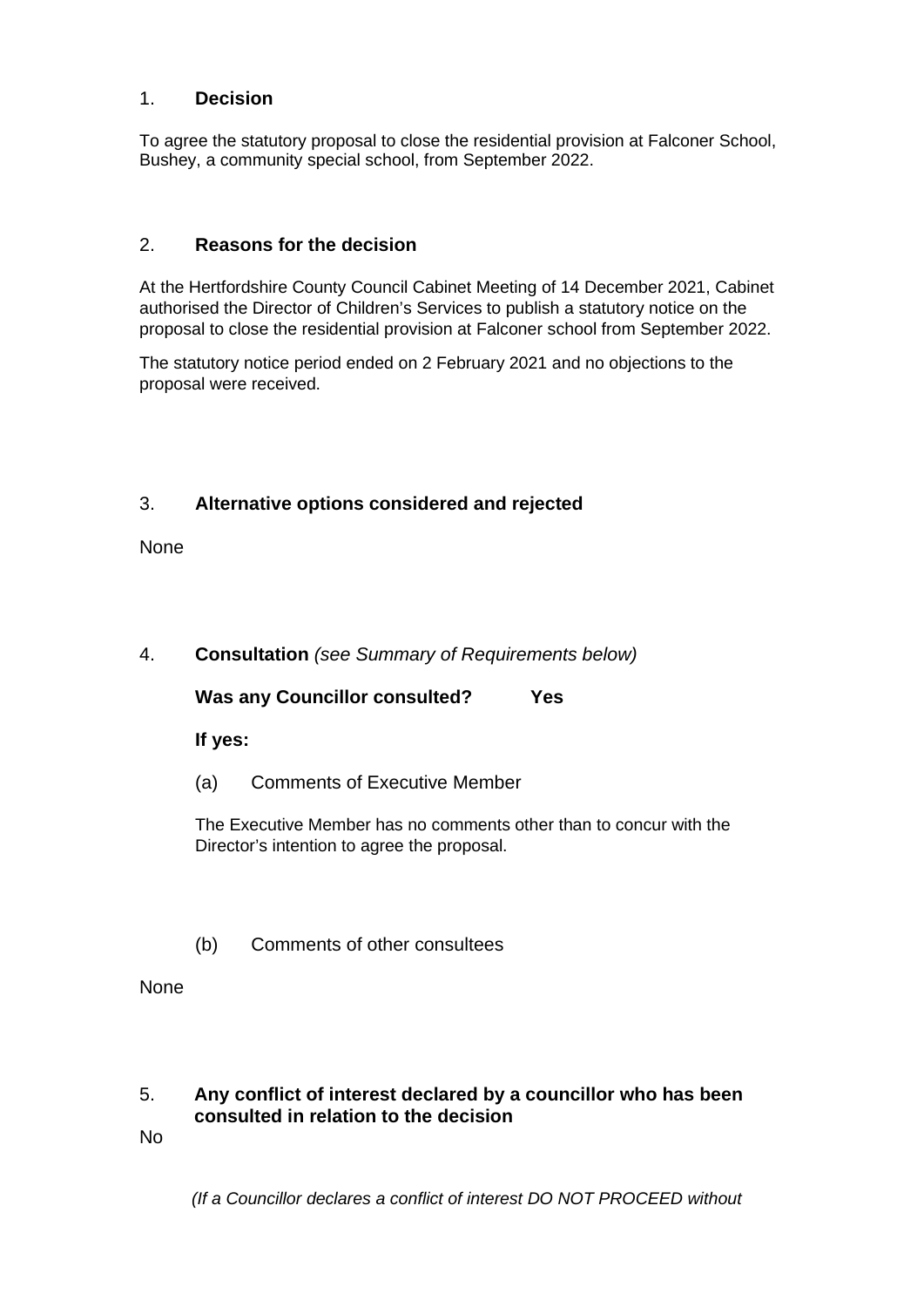*seeking advice from Democratic Services or Legal Services).* 

#### 6. **Following consultation with the Executive Member I am proceeding with the proposed decision.**

Signed: ………Jo Fisher………………..

Title: Executive Director of Children's Services

Date: 08/02/22

Copies of record to:

- Executive Member Councillors Terry Douris
- Local Member; Laurence Brass
- Chair (Councillor David Andrews), and Vice-Chairs (Councillors Richard Butler and Sandy Walkington) of the Overview and Scrutiny **Committee**
- Office of the Schools Adjudicator (osa.team@osa.gsi.gov.uk)
- The governing body / proposers (as appropriate) email to school head teacher to forward to the governing body
- The Headteacher of Falconer School for distribution to Staff and Parents Via Parent Mail or similar
- The governing body of Falconer School email to head teacher to forward to chair of governors for distribution to governing body members
- The local Church of England diocese Canon David Morton, Director of Education, Diocese of St Albans (dde@stalbans.anglican.org)
- The local Roman Catholic diocese Mr Peter Sweeney, Director of Education, Diocese of Westminster (petersweeney@rcdow.org.uk; education@rcdow.org.uk)
- Department for Education (DfE) (SchoolOrganisation.NOTIFICATIONS@education.gov.uk)
- For SEND-related proposals only: Herts Parent Carer Involvement (HPCI); Carol Kelsey (coordinator@hertsparentcarers.org.uk; contact@hertsparentcarers.org.uk)
- hard & electronic copy (if required to be made available for public inspection) to Democratic Services Manager - Room 213 County Hall.<sup>ii</sup>

**Significance of Proposed Action Controversial Relevant Councillor(s) to be Consulted**

**Summary of Requirements to Inform/Consult Councillors**